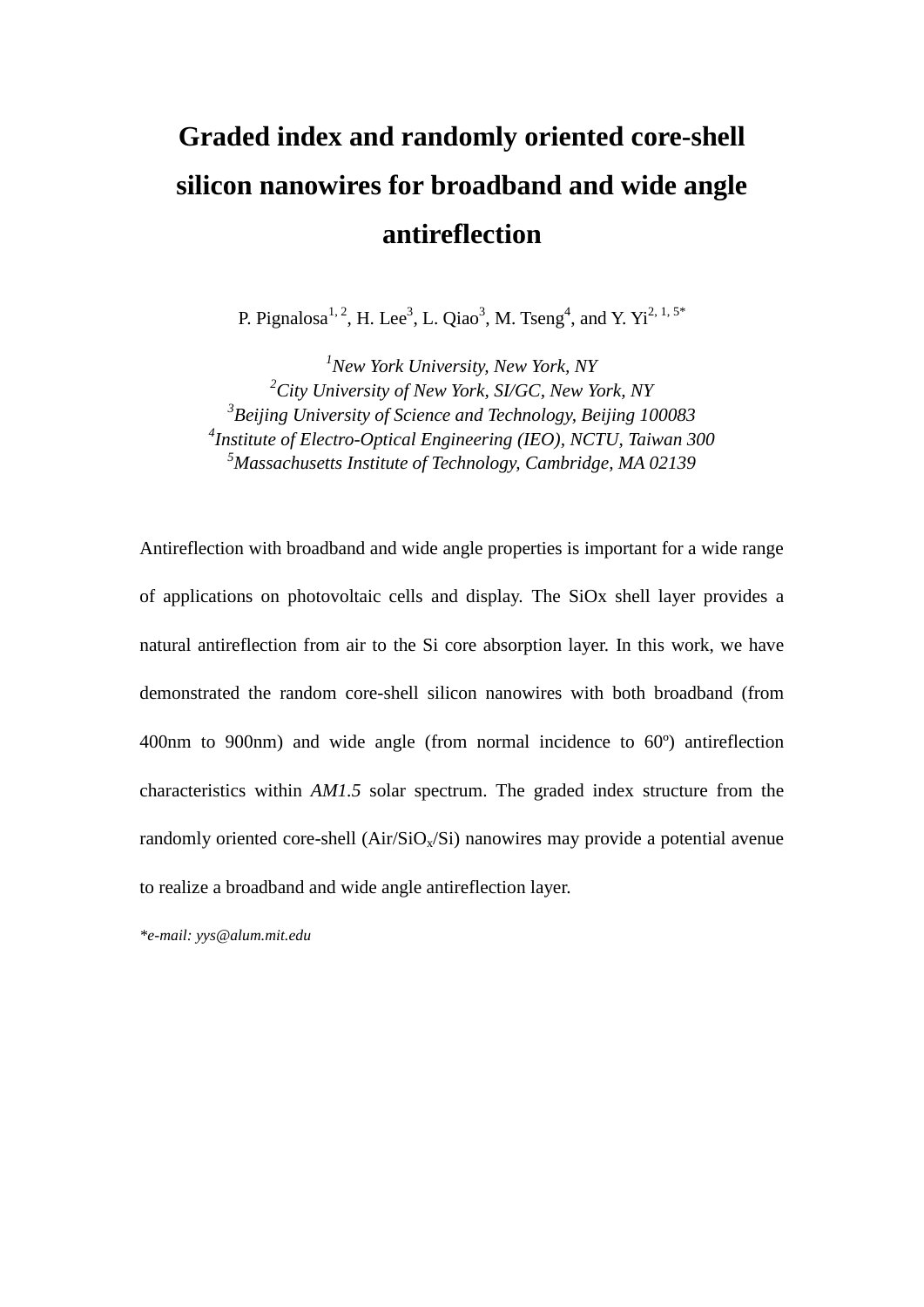For next generation photovoltaic cells, one of the key challenges for further development is how to achieve broadband and wide angle antireflection at the front surface within the *AM1.5* solar spectrum. With the rapid progress of nanotechnology, many nano scale photonic devices as small as 30nm have been realized, which are very promising to achieve manipulation of photons at chip scale and having broad applications in renewable energy (photovoltaic cells, solid state lighting), telecommunications and bio medical field<sup>1</sup>. A number of methods for enhancing optical absorption have been proposed, including the use of dielectric photonic structures<sup>2-18</sup> or plasmonic metallic nanoparticles<sup>19-21</sup>. Silicon nanowires (SiNWs) have attracted extensive interests because of its potential applications in future nanoscale renewable energy devices. Many SiNWs have been fabricated by various techniques, such as the Vapor-Liquid-Solid (VLS) method<sup>22-24</sup>, Template-based methods<sup>25-26</sup>, lithography<sup>27</sup> and nanoelectrochemistry method<sup>28</sup>. Low reflectance SINWs has also been demonstrated<sup>29-30</sup>. In order to realize the broadband and broad angle antireflection, graded index nanowires with high index Si as core layer, low index  $SiO_x$  as cladding layer, and randomness are showing promises  $31-32$ .

In this work, we have demonstrated SiNWs with a *core-shell* structure using VLS method which has potential for large area photovoltaic cell applications. The VLS is a successful method that is applied in SiNWs. The core-shell structure shows good light trapping property at wide range of visible light and broad angle, as the graded index from the core-shell  $(Si/SiO<sub>x</sub>)$  nanowire structure provides natural antireflection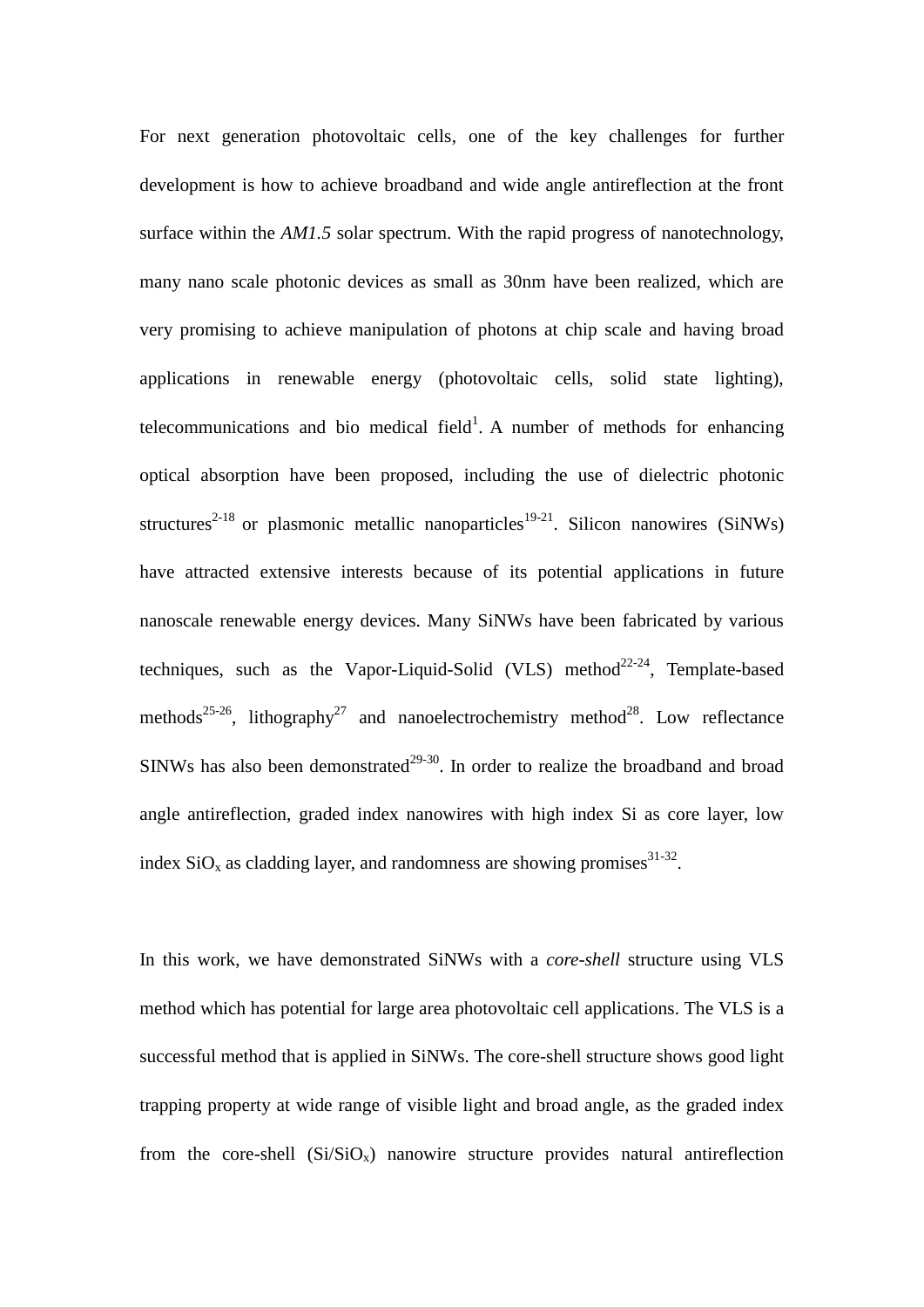characteristics. Present SiNW works on [photovoltaic](http://dict.cnki.net/dict_result.aspx?searchword=%e5%85%89%e4%bc%8f&tjType=sentence&style=&t=photovoltaic) field are largely focused on how to fabricate aligned and ordered nanowire arrays to increase device efficiency<sup>33</sup>, although the high costs associated with complicated process makes it difficult to apply in large scale. Here, we introduce a structure that can be produced in a large scale and has a core-shell structure with high index Si as core layer and low index  $SiO<sub>x</sub>$  as cladding layer, which can be utilized in Si based solar cell as the broadband and broad angle antireflection layer. Further analysis shows the reflectivity is decreased significantly across the broadband from 400nm to 900nm and the wide angle from normal incidence to almost 60º.

We fabricated the SiNWs with a heat evaporation method using a tube furnace. An alumina tube with an opening at one end was located inside a horizontal furnace. Silicon powder placed in a crucible, with a silicon substrate covering the top of crucible, was pushed to the end of the alumina tube. The pressure inside the tube was kept at 8*Pa* until the temperature reached 900℃, then pumping was stopped to continue heating up to  $1200^{\circ}\text{C}$ , keeping this temperature for 4h. After evaporation, silicon wafer was removed together with crucible until furnace cooling to air temperature. Fig. 1 shows the cross-sectional schematic diagrams of SiNWs core-shell structure. The nanostructure of the SiNWs was investigated by Field Emission Scanning Electron Microscopy (SEM) and High Resolution Transmission Electron Microscopy (HRTEM). Optical properties were measured at room temperature with a UV-3010 Spectrophotometer in the range of 400nm to 900nm. Fig.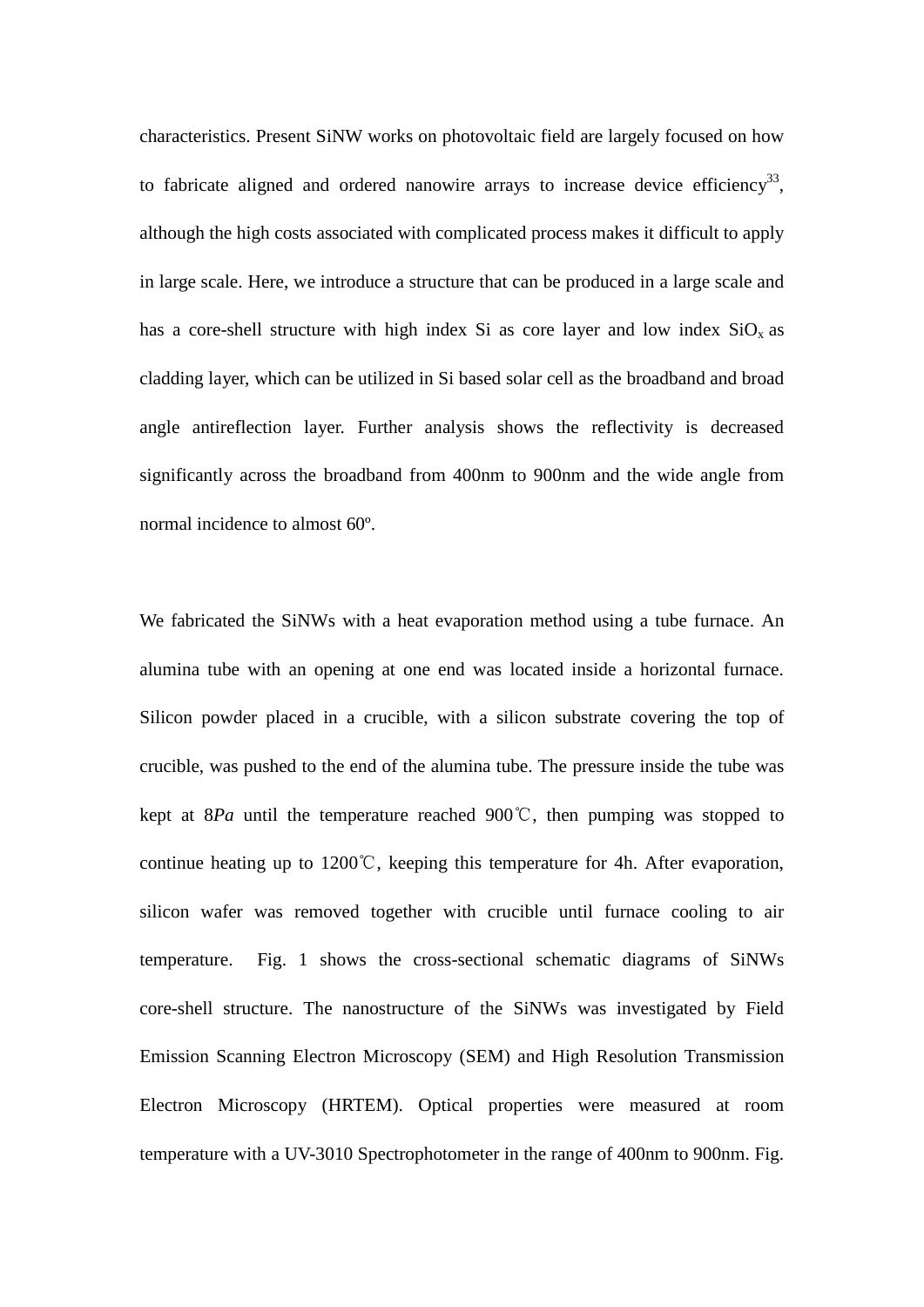2 shows the typical SEM image and HRTEM of core-shell SINWs on the surface of silicon wafer. The morphology of SiNW consists of typical core-shell structure and has been studied in several references<sup>34-37</sup>, where laser ablation and evaporation methods were adopted in the heat treatment of the mixture of silicon powder and silica powder, the silicon oxide was assisted as catalyst in the growth of SINW. In our fabrication process, we didn't add any silicon oxide in our reactant; similar core-shell structure was still obtained in the end. During the heating process, the surface of silicon wafer was oxidized by residual oxygen. The resulted silicon oxide doesn't cover whole surface of silicon wafer, due to limited oxygen contention. When the temperature is above 900℃, some silicon powder begins to evaporate as silicon vapor. The exposed silicon surface also evaporates, leaving some pore on the silicon surface. The silicon vapor may be oxidized by the residual oxygen from the ambient air atmosphere. After the holding process ends, the temperature in the furnace is decreased. The degree of sub cooling will provide a driving force for the nuclei of silicon. The nuclei process is accompanied with the decomposition of silicon oxide formed at the high temperature. The decomposition has been studied when discussing the mechanism of the nucleation and growth of SiNWs.  $2 Si<sub>x</sub>O \rightarrow Si<sub>x-1</sub> + SiO (x > 1)$ ,  $2SiO \rightarrow Si + SiO<sub>2</sub><sup>37</sup>$ . The decomposition prompts the silicon precipitation from the silica, resulting in the silicon nuclei surrounded by silica.

The core-shell SiNW structure has an optical property as broadband and wide angle antireflection layer. We measured the reflectance of the core-shell nanowire structure at the wavelength range from 400nm to 900nm and the angle from normal incidence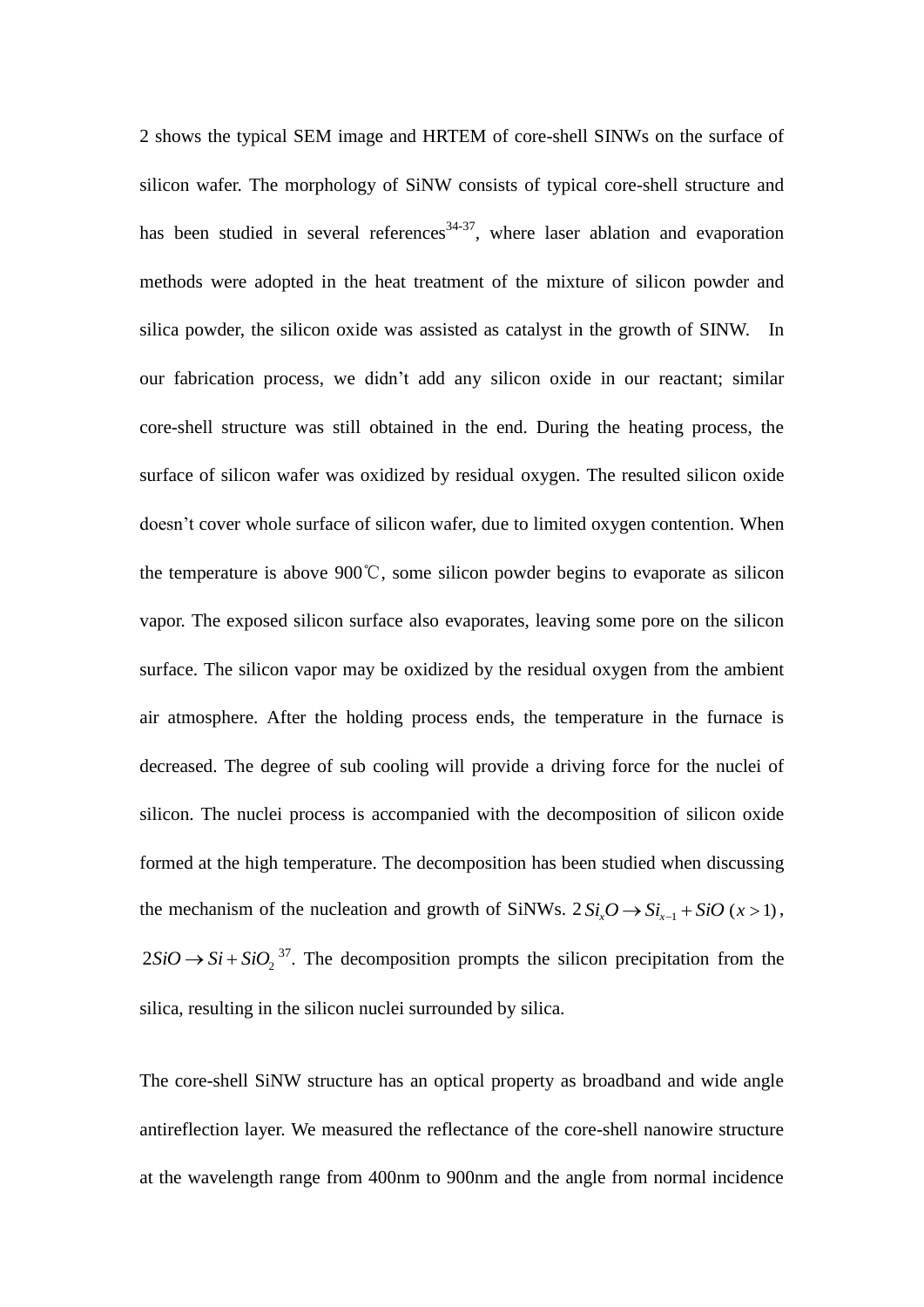to wide angle 60º. The reflection measurement results were illustrated in Fig.3. Fig 3a is the imaging comparison of the two samples (w/o SiNW core-shell structures): the left one is the silicon wafer covered with dense SiNWs, and the right one is original silicon wafer as a reference sample. The reference sample is mirror-like with a shining surface and higher reflectivity. The sample with core-shell SiNWs has a darker surface, demonstrating enhanced absorption due to suppression of reflection from the surface. From this comparison, we can clearly see that the sample with SiNWs absorbed more light compared to the bare silicon wafer. Fig. 3b is the measured reflectance of these samples under normal incidence. In our measurement, all reflected light from the sample which was scattered is collected by the integrating sphere and measured by a photodetector covering the wide solar spectrum wavelength range. The reflectivity from the silicon wafer covered with SiWNs is reduced significantly compared to the reference sample without nanowires.

As the sun moves relative to the solar cell surface, the angular dependence of the antireflection properties can vary significantly, it is strongly desirable to make an antireflection surface independent of incident angle. The angular measurement was also investigated in detail. Fig.4 shows the results of reflectance at wide angle from normal incidence to almost 60<sup>°</sup>, Fig.4a is the reflectivity for the reference sample and Fig.4b is for the sample with core shell SiNW structure, which demonstrates that our structure has antireflection properties not only at normal incidence light within the whole visible wavelength range, but also within the wide incident angle from normal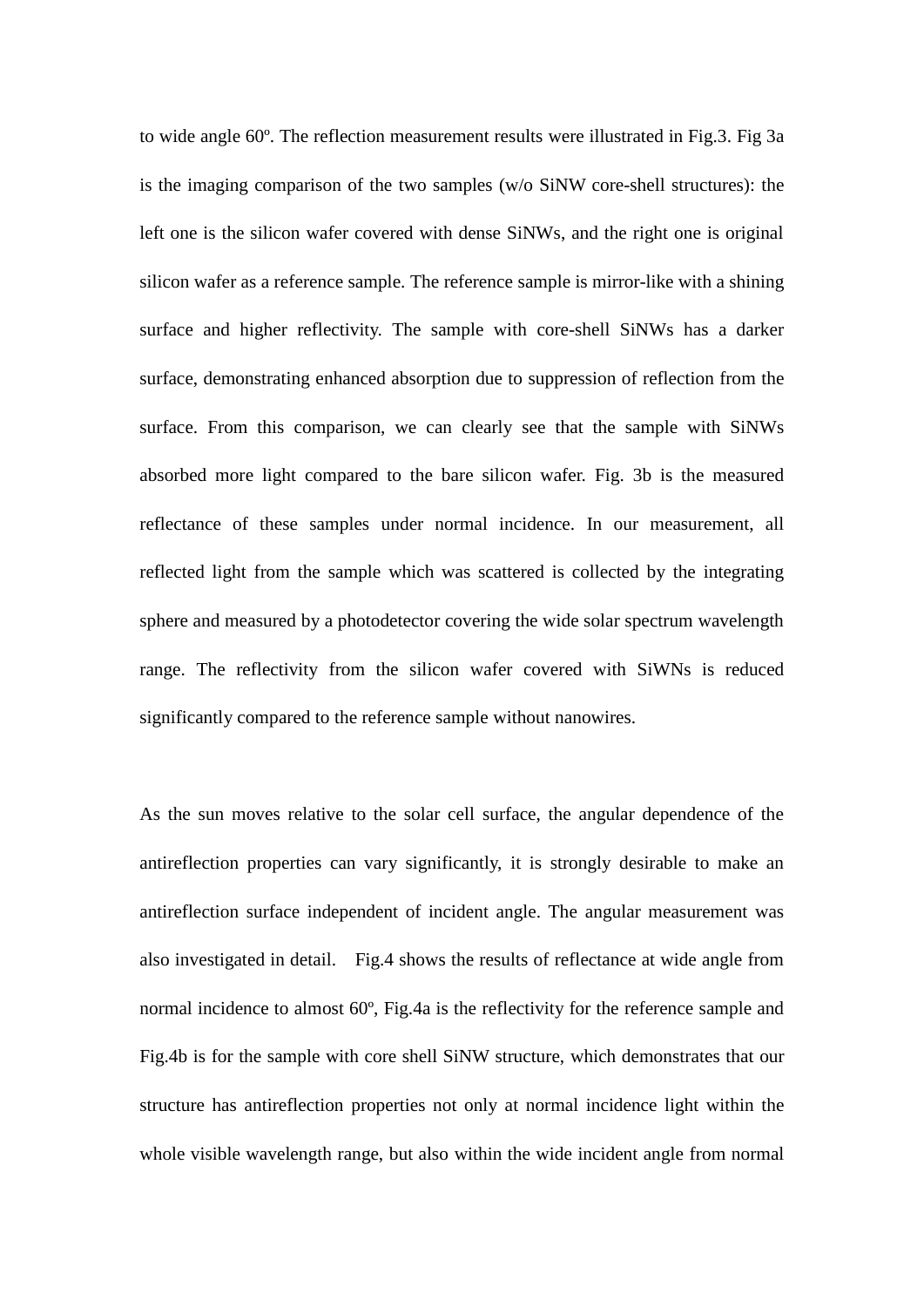incidence to almost 60º.

Randomly poised nanowires greatly increase the incident angle tolerance of the light, increasing the chance of internal reflection inside the nanowire and making incident light form wide angle scattering into the absorption layer. Therefore, the random core shell SiNW structure exhibits broadband and wide angle antireflection within the AM1.5 solar spectrum. The initial results of our work on core shell Si nanowires suggest the future studies on some key parameters, like the diameter, thickness, height, periodicity v.s. randomness, and how we can design and engineer the core shell structure, will be very interesting to explore further. To achieve these goals, in our near future works, we are planning to develop our fabrication technique so that the ordered core-shell nanowire structure can be achieved and the differences between the ordered core-shell nanowires and randomly ordered core-shell nanowires can be compared.

In summary, we have demonstrated silicon nanowires with a *core-shell* structure for potential large area photovoltaic cell applications. The core-shell SiNWs increase the light trapping not only in broad solar spectrum wavelength range but also with relatively large angle independence. The fabrication process is simple, cheap and can be potentially used in large scale manufacturing. The graded index from the core-shell (Si/SiOx) nanowire structure provides a natural antireflection characteristic and provides a potential new avenue to fabricate a broadband and wide angle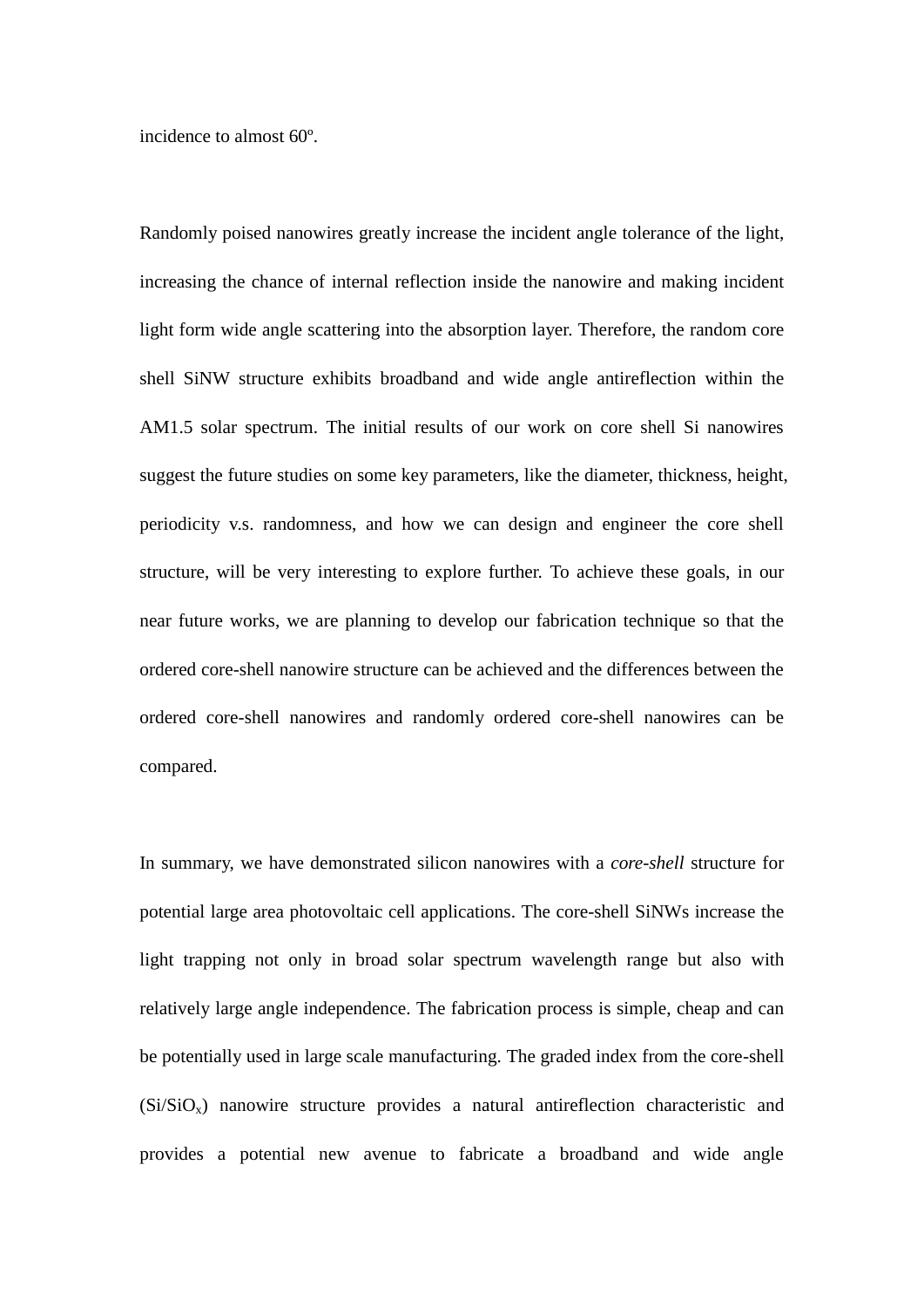antireflection layer for next generation photovoltaics and renewable energy applications.

We thank the support from Microsystems Technology Laboratory and Center for Materials Science and Engineering at MIT for the access to the facility and measurement equipments.

## **References**

- 1. W. D. Li, F. Ding, J. Hu, and S. Y. Chou, *Opt. Exp*., **19**, 3925 (2011)
- 2. M. Berginski, J. Hüpkes, M. Schulte, G. Schöpe, H. Stiebig, B. Rech and M. Wuttig, *J. App. Phys,* **101**, 074903 (2007)
- 3. A. V. Shah, M. Vanecek, J. Meier, F. Meillaud, J. Guillet, D. Fischer, C. Droz, X. Niquille, S. Fay, E. Vallat-Sauvain, V. Terrazzoni-Daudrix, J. Bailat, *J. of Non-Crystalline Solids* **338-340**, 639 (2004)
- 4. L. Hu and G. Chen, *Nano. Lett.*, 3249 (2007)
- 5. S. B. Rim, S. Zhao, S. R. Scully M. D. McGehee, and P. Peumans, *Appl. Phys. Lett.,* **91**, 243501 (2007)
- 6. J. Zhao, A. Wang, M. A. Green, and F. Ferrazza, *Appl. Phys. Lett.*, **73**, 1991 (1998)
- 7. K. L. Chopra, P. D. Paulson, and V. Dutta, *Prog. Photovolt: Res. Appl.* **12**, 69 (2004)
- 8. J. Muller, B. Rech, J. Springer, and M. Vanecek, *Solar Energy* **77**, 917 (2004)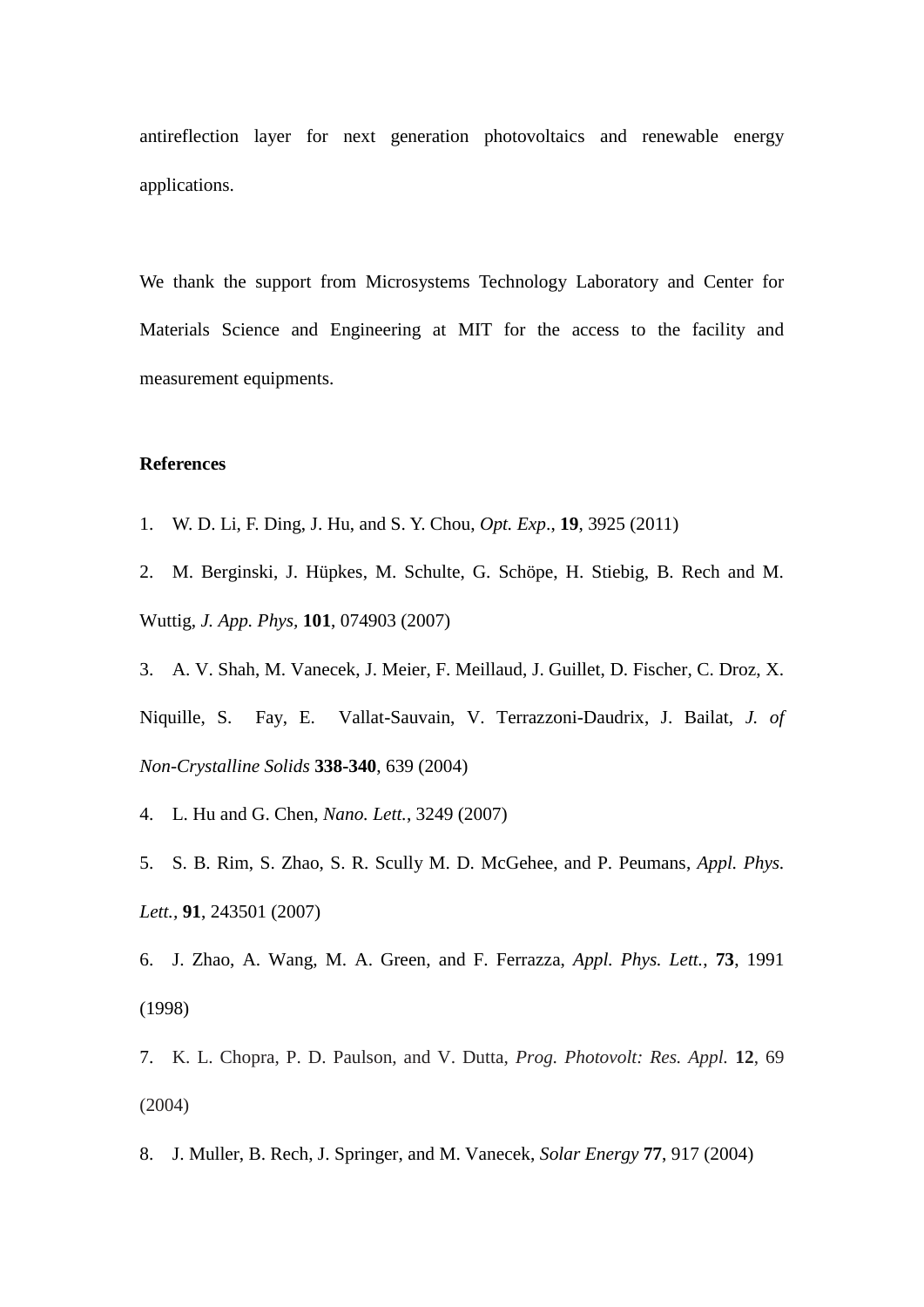9. J. G. Mutitu, S. Shi, C. Chen, T. Creazzo, A. Barnett, C. Honsberg and D. W. Prather, *Opt. Exp.*, **16**, 15238 (2008)

10. L. Zeng, Y. Yi, C. Hong, J. Liu, X. Duan and L. Kimerling, *Appl. Phys. Lett.* **89**, 111111 (2006)

11. D. Zhou and R. Biswas, *J. Appl. Phys.*, **103**, 093102 (2008)

12. H. Sai, Y. Kanamori, K. Arafune, Y. Ohshita and M. Yamaguchi, *Prog. Photovolt. Res. Appl*. **15**, 415 (2007)

13. J. Springer, B. Rech, W. Reetz, J. Muller, and M. Vanecek, *Solar Energy Materials & Solar Cells* **85**, 1 (2005)

14. J. R. Nagel and M. A. Scarpull, *Opt. Exp.,* **18**, A139 (2010)

15. A. Poruba, A. Fejfar, Z. Remes, J. Springer, M. Vanecek, J. Kocka, J. Meier, P. Torres, and A. Shah, *J. Appl. Phys.,* **88**, 148 (2000)

16. S. Fahr, C. Rockstuhl, and F. Lederer, *Appl. Phys. Lett.*, **92**, 171114 (2008)

17. L. Zeng, P. Bermel, Y. Yi, B. A. Alamariu, K. A. Broderick, J. Liu, C. Hong, X. Duan, J. Joannopoulos, and L. C. Kimerling, *Appl. Phys. Lett.* **93** 221105 (2008)

18. F. Tsai, J. Wang, J. Huang, Y. Kiang, and C. C. Yang, *Opt. Exp.,* **18**, A207 (2010)

19. S. Pillai, K. R. Catchpole, T. Trupke, and M. A. Green, *J. Appl. Phys.* **101**, 093105 (2007)

20. K. R. Catchpole and A. Polman, *Appl. Phys. Lett.*, **93**, 191113 (2008)

21. F. J. Beck, A. Polman, and K. R. Catchpole, *J. Appl. Phys.* **105**, 114310 (2009)

22. Di Gao, Rongrui He, Carlo Carraro, Roger T. Howe, Peidong Yang, and Roya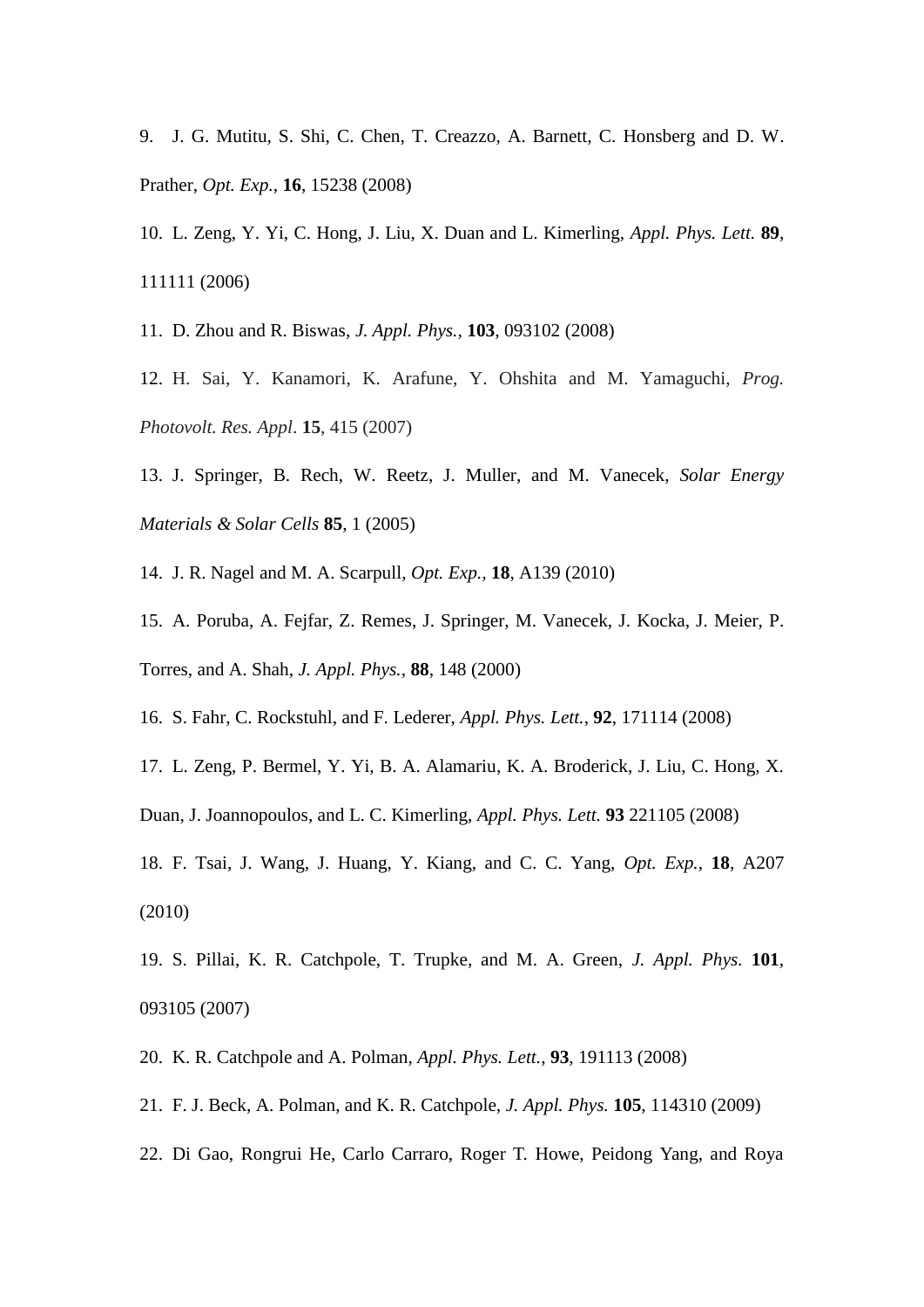Maboudian, *J. Am. Chem. Soc*. **127**, 4574-4575 (2005)

- 23. M. K. Sunkara, S. Sharma, and R. Miranda, *Appl. Phys. Lett*., **79**, 1546-1548 (2001)
- 24. R. S. Wagner and W. C. Ellis, *Appl. Phys. Lett*. **4**, 89 (1964)

25. I. Lombardi, *Chem. Mater.* **18**, 988-991 (2006)

- 26. S. Shingubara, O. Okino, Y. Sayama, H. Sakaue, T. Takahagi, *Solid-State Electronics*. **43**, 1143 (1999)
- 27. K. Peng, *Appl. Phys. Lett*. **90**, 163123 (2007)
- 28. K. Q. Peng, Y. J. Yan, S. P. Gao and J. Zhu, *Adv. Mater*. **14** (16), 1164 (2002)
- 29. L. Tsakalakos, J. Balch, J. Fronheiser, M.-Y. Shih, S. F. LeBoeuf, M.
- Pietrzykowski, P. J. Codella, B. A. Korevaar, O. Sulima, J. Rand, A. Davuluru, and U.

Rapolc, *Journal of Nanophotonics*, **1**, 013552 (2007)

- 30. S. K. Srivastava, D. Kumar, P. K. Singh, M. Kar, V. Kumar, M. Husain, *Solar Energy Materials and Solar Cells*, **94**, 1506 (2010)
- 31. Y. L. Chiew and K. Y. Cheong, *Physica E: Low-Dimensional Systems and Nanostructures*, **42**, 1338 (2010)
- 32. F. M. Kolb, H. Hofmeister, R. Scholz, M. Zacharias, U. Gösele, D. D. Ma, and
- S.-T. Lee, *Journal of The Electrochemical Society*, **151**, G472 (2004)
- 33. E. Garnett and P. Yang, *Nano. Lett*. **10**, 1082–1087 (2010)
- 34. Y. F. Zhang, Y. H. Tang, N. Wang, C.S. Lee, I. Bello and S.T. Lee. *Journal of Crystal Growth,* **197**, 136 (1999)
- 35. W. S. Shi, Y. F. Zheng, N. Wang, C. S. Lee and S. T. Lee, *Appl. Phys. Lett*. **78**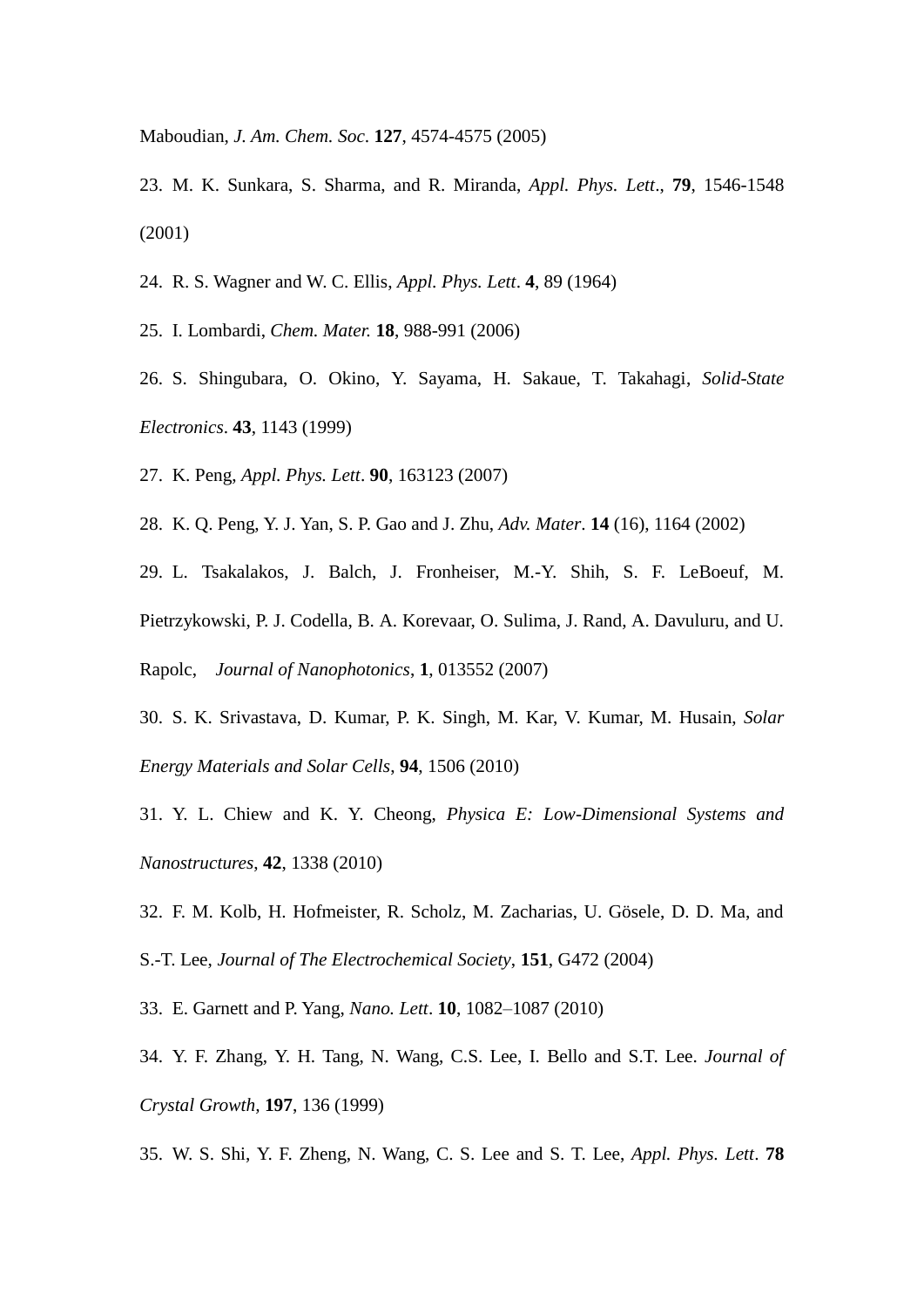(21), 3304 (2001)

36. Z. W. Pan, Z. R. Dai, L. Xu, S. T. Lee and Z. L. Wang, *J. Phys. Chem. B*, **105**, 2507 (2001)

37. N. Wang, Y. H. Tang, Y. F. Zhang, C. S. Lee, and S. T. Lee, *Phys. Rev. B*. **58**,

R16024 (1998)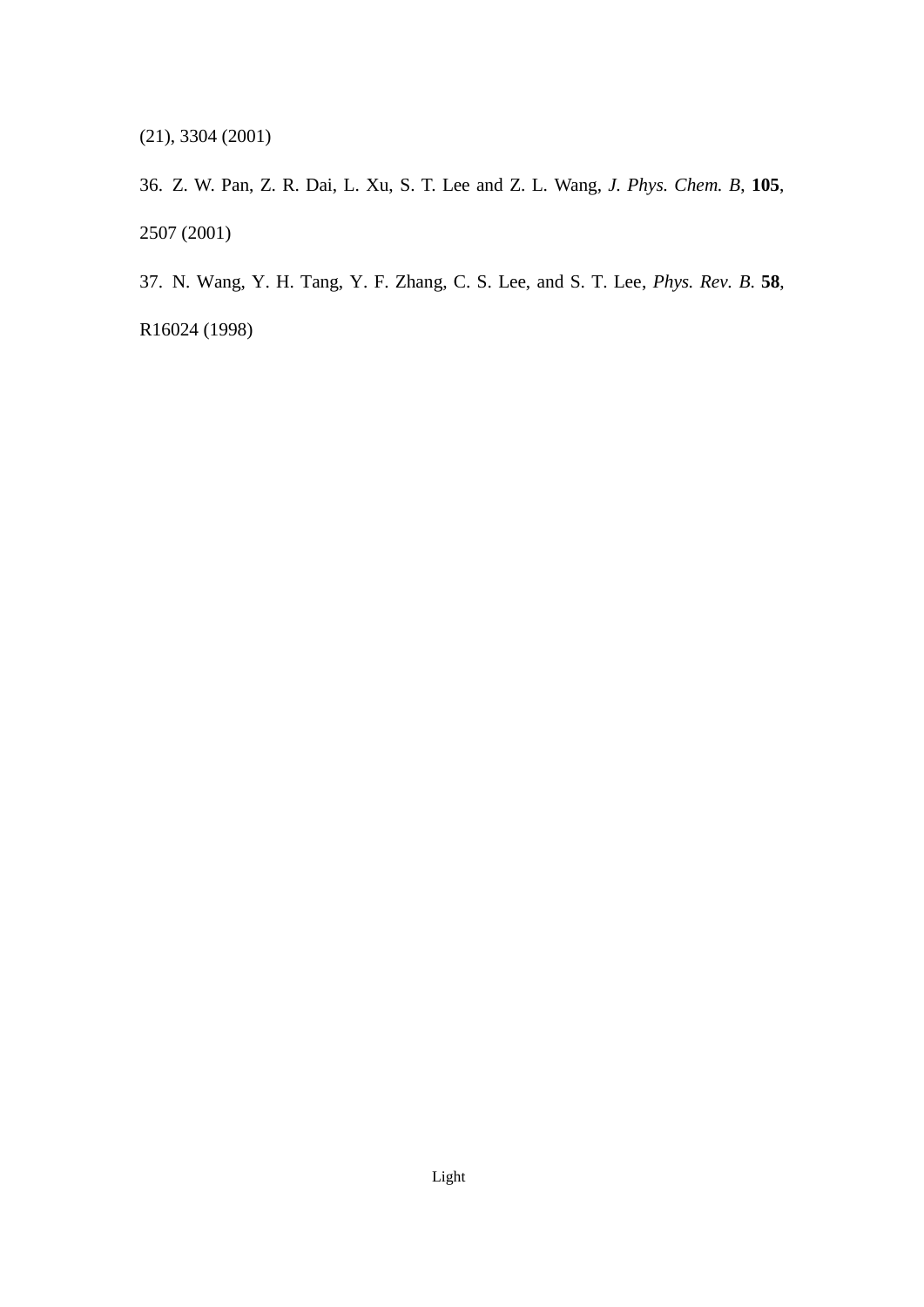

Figure 1. Schematic diagrams of core shell nanowires, with high refractive index Si as core layer and low refractive index  $SiO<sub>x</sub>$  as cladding layer, the whole nanowire structure has a natural graded index layer photonic structure. The core shell nanowires are randomly oriented on the Si surface.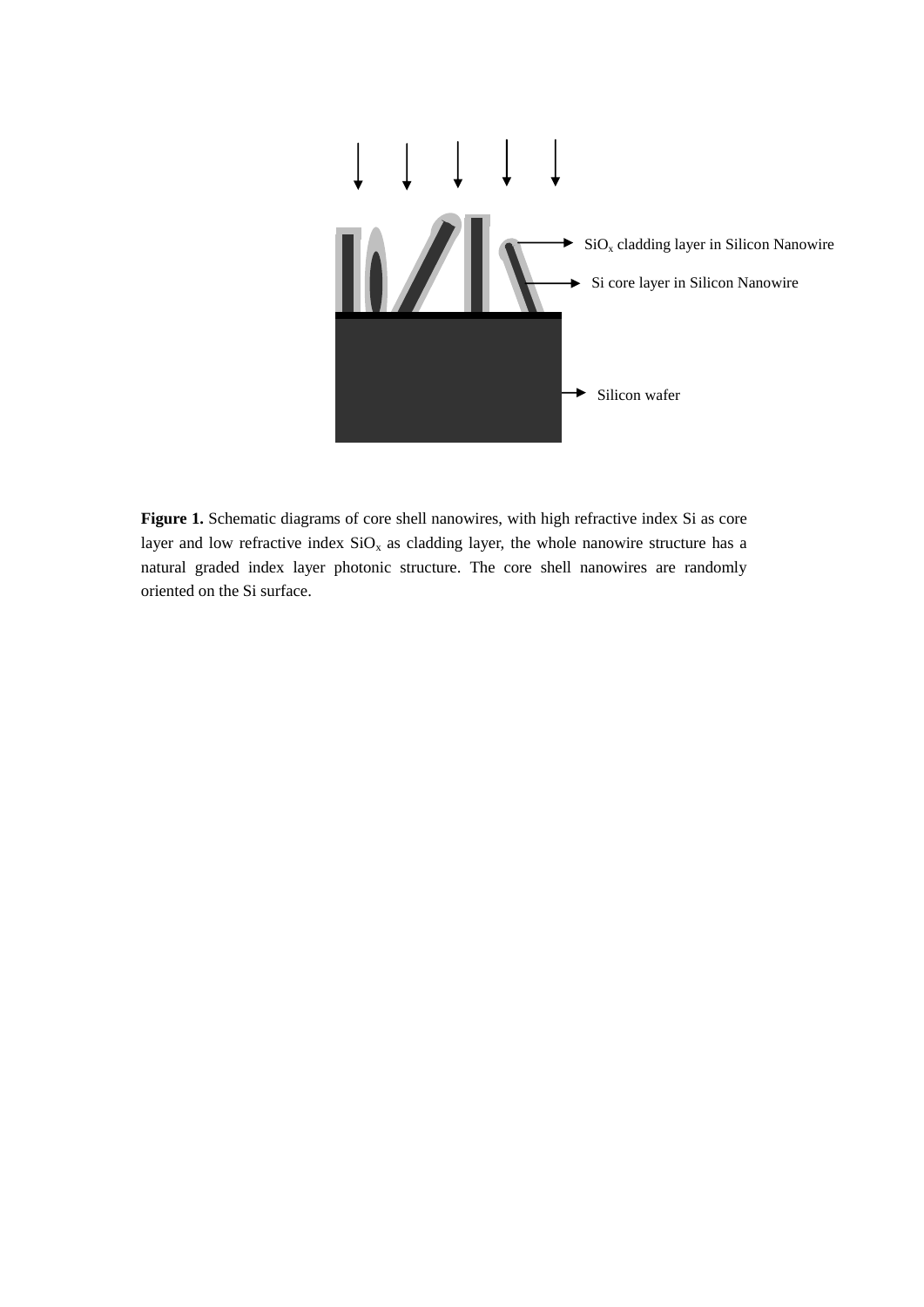

(a)



**Figure 2**. The morphology of core shell silicon nanowires. (a) SEM image shows the typical core-shell structure silicon nanowires. The white color part is silicon nanowire core, while the darker cladding is silicon oxide. (b) HRTEM image (taken from JEM 2010) of a core-shell silicon nanowire structure.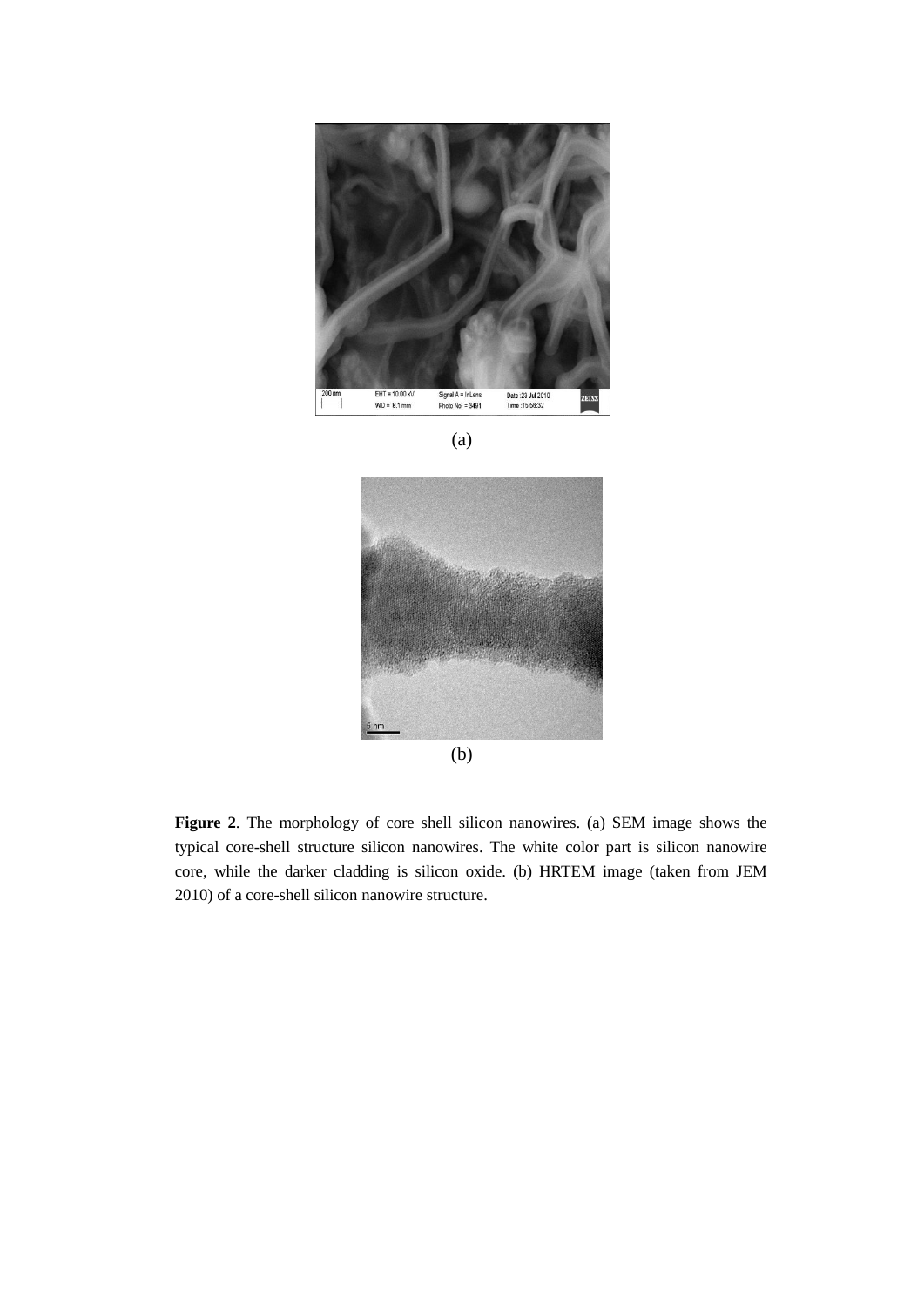

Figure 3. (a) Image of silicon wafer covered with core-shell silicon nanowires (left), and original silicon wafer (right). (b) Reflectance of silicon wafer and the silicon wafer covered with core-shell nanowires in the range of 400nm to 900nm. The red line is the reflectance of original silicon wafer from 400nm to 900nm, and the black line corresponds to the reflectance of silicon wafer covered with core-shell nanowires.